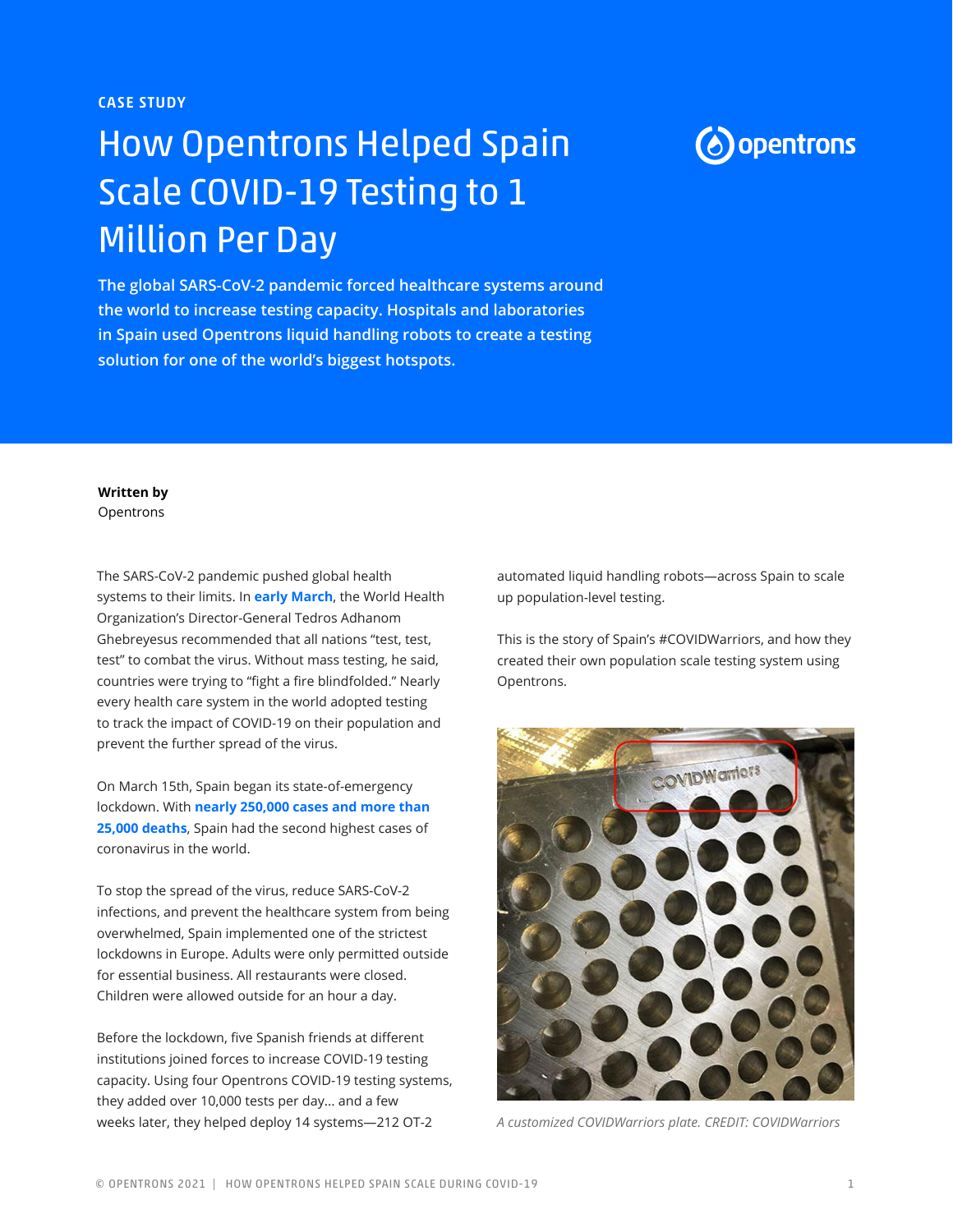

*A bank of OT-2s used by COVIDWarriors for COVID-19 PCR tests. CREDIT: COVIDWarriors*

### Ramping Up Population-Based Testing

Population-wide testing, or mass testing, is one of the best ways to prevent the spread of the COVID-19 virus because:

- identifies areas, settings, or locations where infection is prevalent, allowing for more targeted prevention methods
- enables accurate estimates of infection prevalence
- helps decrease incidence of infection to levels that may be more manageable

As one of the main pillars of the global COVID-19 public health response, many countries have adopted robust testing regimens to identify and isolate infected individuals. Identifying an infected individual is the first step in preventing mass infections and overwhelming healthcare systems.

However, at the start of the pandemic there wasn't enough testing capacity to do that. Demand exceeded capacity, even with major ramp-up efforts on the part of manufacturers and testing facilities. There were bottlenecks associated with reagent supplies and the availability of PCR machines. Another challenge was the immense amount of manual processing required to run tests for those machines.

As world health systems faced the reality of massively increasing testing capacity by hundreds of thousands of samples per day, Spanish researcher Rocio Martine, turned to Opentrons to scale testing capacity in Spain.

"We knew the only way to get ahead of the pandemic was to ramp up testing, and the only way to increase testing was to automate the process," **[Dr. Rocio Martinez-Nunez](https://www.kcl.ac.uk/people/rocio-teresa-martinez-nunez)**, principal investigator and lecturer in **[King's College](https://www.kcl.ac.uk/sims/our-departments/department-of-infectious-diseases/department-of-infectious-diseases)  [London's Department of Infectious Diseases](https://www.kcl.ac.uk/sims/our-departments/department-of-infectious-diseases/department-of-infectious-diseases)** told Opentrons. "I knew the fastest way to implement that automation was with an affordable liquid handling tool that could be adapted to any brand of commercial test and any protocol."

Martinez discovered the Opentrons OT-2 in her work at King's College in London. She appreciated Opentrons' open-source software system, the community-focused appeal of the robot, and its adaptability.

Says Martinez, "Laboratories were the frontline against the epidemic. They might not see patients but they were processing thousands of samples. But hospitals and labs across Spain were using different commercial tests, so adaptability was critical, as was the ability to get the systems up and running quickly and train staff. We knew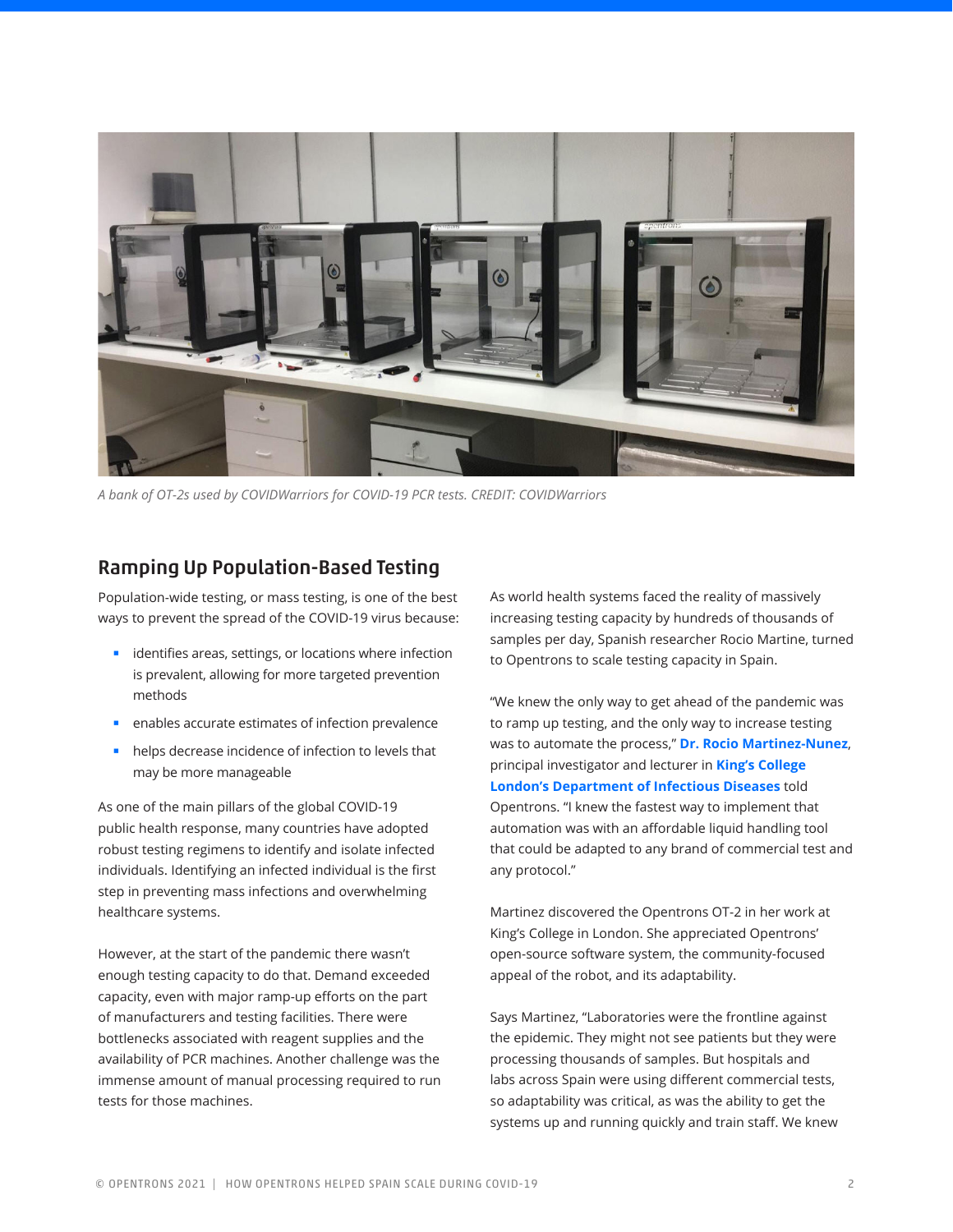### Opentrons COVID-19 Testing System

**In late February, Opentrons developed its Opentrons COVID-19 Testing System to help labs, and other public health companies automate and scale up their surveillance and population testing systems.**

**The Opentrons COVID-19 Testing System consists of three stations that can work individually, can be used to complement an existing setup, or create a full testing workflow from scratch.**

**Opentrons automates three steps in the COVID-19 testing process: sample plating, RNA extraction, and qPCR prep.** 

**Tested at the Open Medicine Institute in Palo Alto, California, the full Opentrons COVID-19 Testing System can automate up to 2,400 tests per day within days of an order being placed.**

there were many laboratories where staff was working 24/7 with overnight shifts overwhelmed by manual pipetting. I knew that liquid automation with the OT-2s would help decrease some of the labor burden."

Martinez recruited her long-time friend **[Andreu Veà](http://www.comocreamosinternet.com/en/about-the-author-andreu-vea)**, a world-renowned Internet pioneer and professor. Veà in turn recruited **[Javier Colas](https://www.linkedin.com/in/javiercolas/?originalSubdomain=es)**, ex-director of Medtronic Spain and current director of innovation at ESADE, a graduate Spanish business school; **[Sandra Figaredo](https://www.linkedin.com/in/sfigaredo/?originalSubdomain=es)**, a senior consultant at communications firm Llorente & Cuenca; and **[Maria Parga](https://www.linkedin.com/in/mar%C3%ADa-parga-04a97a5b/?originalSubdomain=es)**, director of BME and president of Alastria, a non-profit consortium encouraging the digital economy.

The team ordered four systems—a total of 44 robots—for hospitals in Madrid and Barcelona, Spain's most populous cities. Once installed, those robots helped process nearly 10,000 tests per day, 70,000 tests per week.

In late February, Opentrons developed its Opentrons COVID-19 Testing System to help labs, and other public health companies automate and scale up their surveillance and population testing systems.

The Opentrons COVID-19 Testing System consists of three stations that can work individually, can be used to complement an existing setup, or create a full testing workflow from scratch.

Opentrons automates three steps in the COVID-19 testing process: sample plating, RNA extraction, and qPCR prep.

Tested at the Open Medicine Institute in Palo Alto, California, the full Opentrons COVID-19 Testing System can automate up to 2,400 tests per day within days of an order being placed.

## Overcoming Challenges to Expand Spain's COVID-19 Testing

To increase testing with the Opentrons COVID-19 Testing System, Martinez and her team had to overcome three hurdles:

- The effort had to be undertaken by a private entity;
- The OT-2 robots needed to be transported from China in a timely manner; and,
- The OT-2 robots needed to be programmed and endusers needed to be trained.

Like most other countries, any testing efforts within Spain's existing healthcare system requires getting permits from local authorities. That requires filling out forms and waiting for approvals. Not only that, each of Spain's seventeen autonomous communities had its own rules and regulations to follow on top of filling out all of that paperwork.

Despite the emergency use authorizations that would enable quick access to testing, Martinez and her team were racing the clock against spiking COVID cases, so going through normal channels would take too long to ramp up testing efforts. As a result, the team decided to keep their effort private. They knew this would allow them to increase testing capacity faster. A private donor paid for the first four robots, and soon other donors stepped forward to fund the rest of the testing systems.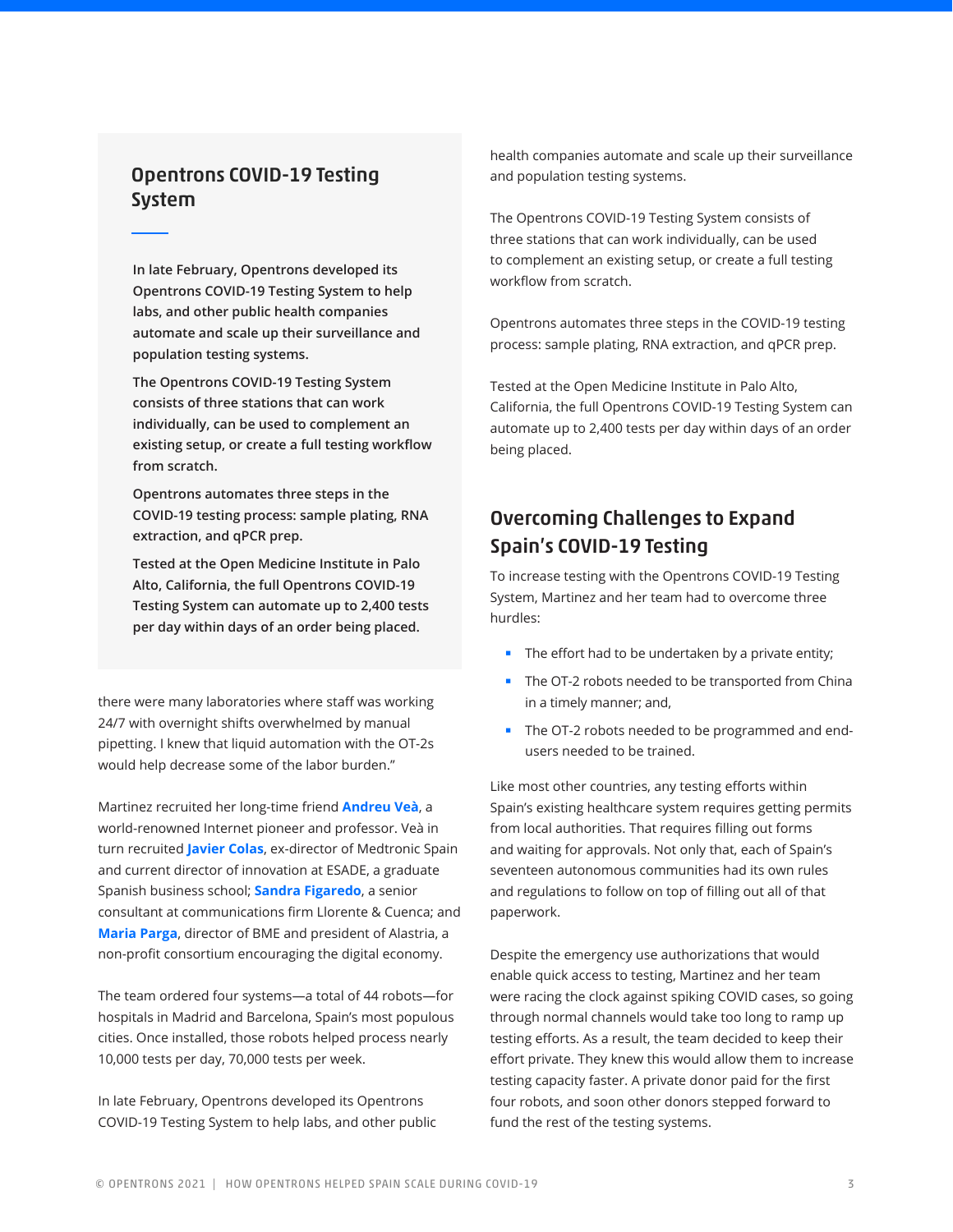

*COVIDWarriors conducting COVID-19 PCR testing. CREDIT: COVIDWarriors*

Opentrons manufactures its OT-2 liquid handling robots in its factory in Shenzhen, China. Under normal circumstances, transporting robots to Spain would require a few weeks. In the middle of a pandemic, weeks of waiting was not an option.

One of Martinez' team members contacted the CEO of Inditex, owners of the fashion brand Zara and one of the world's largest fashion retailers. The CEO volunteered to put their logistics expertise to use and chartered a plane to fly halfway around the world to pick up and deliver the robots. Approximately 180 robots made the journey.

Once in Spain, the robots had to be programmed and the end users at laboratories across the country had to be trained in their use. Under normal circumstances, Opentrons relies on user friendly technical documentation and phone support to set users up. However, a pandemic is not normal circumstances. To provide support, Opentrons opened a live chat manned by the company's technical staff 24/7.

According to Martinez, "In an ideal world, you have someone from the lab to program, install, and troubleshoot the robots. But the population of molecular biologists and laboratory technicians trained in Python is almost non-existent in Spain. Luckily, Veà polled his

network to find a group of engineers trained in robotics and fluent in Python. Several people stepped forward, volunteering their expertise and time. They programmed the robots, delivered them, and trained the users at the first hospitals in Madrid and Barcelona."

## Population Testing COVID-19 in Spain

According to Martinez, most of the Opentrons systems in Spain were set up as COVID-19 Testing Systems. For population testing, you mix or "pool" samples from several patients together, then analyze for the presence of SARS-CoV-2. If the presence of the virus is detected after pooling, then those samples are analyzed again one-byone to identify the infected individual. In areas where the incidence of infection is low, this type of population screening can save time and money since there are typically more negative results (uninfected individuals) than infected one.

"Using the Opentrons automation tool is quite efficient and saves time because you are conducting PCR on several samples," said Rocio. "This accelerates population screening."

As mentioned above, the Opentrons COVID-19 Testing System automates three critical steps: sample plating,